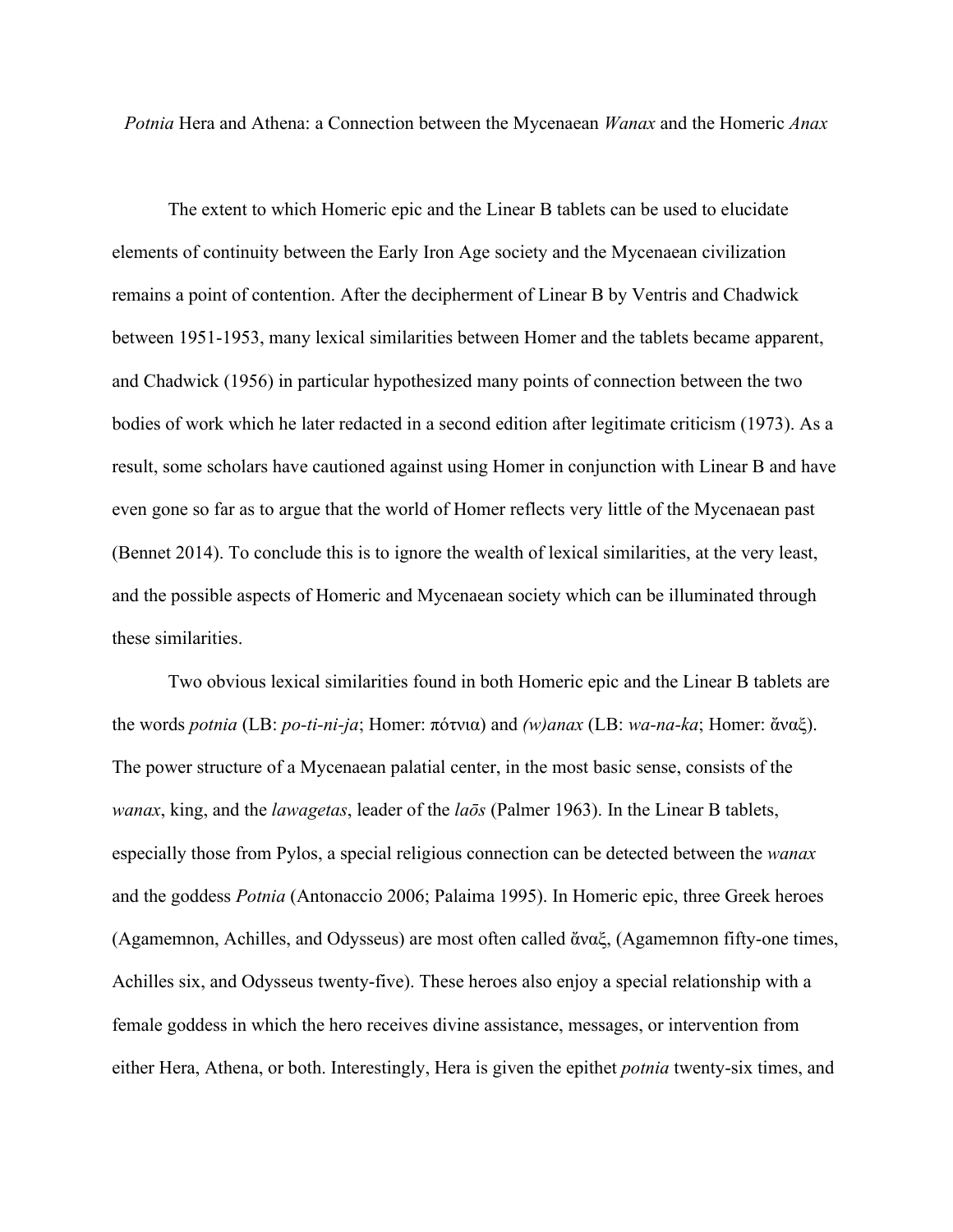she often works in conjunction with Athena, either exhorting Athena to action, plotting against the Trojans together, or openly fighting on the battlefield. The pair either intercede on behalf of one hero, as when Hera sends Athena to stop Achilles from striking down Agamemnon (*Il*. 1.194-95) or are invoked as a source of strength, as Peleus tells Achilles (*Il*. 9.254).

In my paper I will argue that the connection the three aforementioned heroes in Homer enjoy with the goddesses Hera and Athena remembers the affiliation between the *wanax* of a Mycenaean citadel and the goddess *Potnia*. In order to do so, I will lay out the Linear B evidence for the religious connection between the *wanax* and *Potnia* and then I will characterize the relationship between the three Homeric heroes and Athena/Hera thereby demonstrating that the Homeric relationship has a Mycenaean precedent. The similarity between the two relationships also helps elucidate a cultural shift in the identity of *Potnia*. I will argue that Hera is a Homeric memory of the Mycenaean *Potnia*, and although Athena is only called *potnia* once (*Il*. 6.305), she, originally a local goddess of the Athenian citadel, becomes associated with the Mycenaean *Potnia* through the rise of Athens in the 9<sup>th</sup>-8<sup>th</sup> centuries BCE and the dissemination of the epic tradition by the Ionians (Ruijgh 2011).

## Bibliography

- Antonaccio, Carla. 2006. "Religion, *Basileis* and Heroes." In *Ancient Greece: From the Mycenaean Palaces to the Age of Homer*, edited by Sigrid Deger-Jalkotzy and Irene Lemos, 381-395. Edinburgh: Edinburgh University Press.
- Bennet, J. 2014. "Linear B and Homer." In *A Companion to Linear B: Mycenaean Greek Texts and Their World*, vol. 3, edited by Y. Duhoux and A. Morpurgo Davies, 187-233. Dudley, MA: Peeters-Leuven.